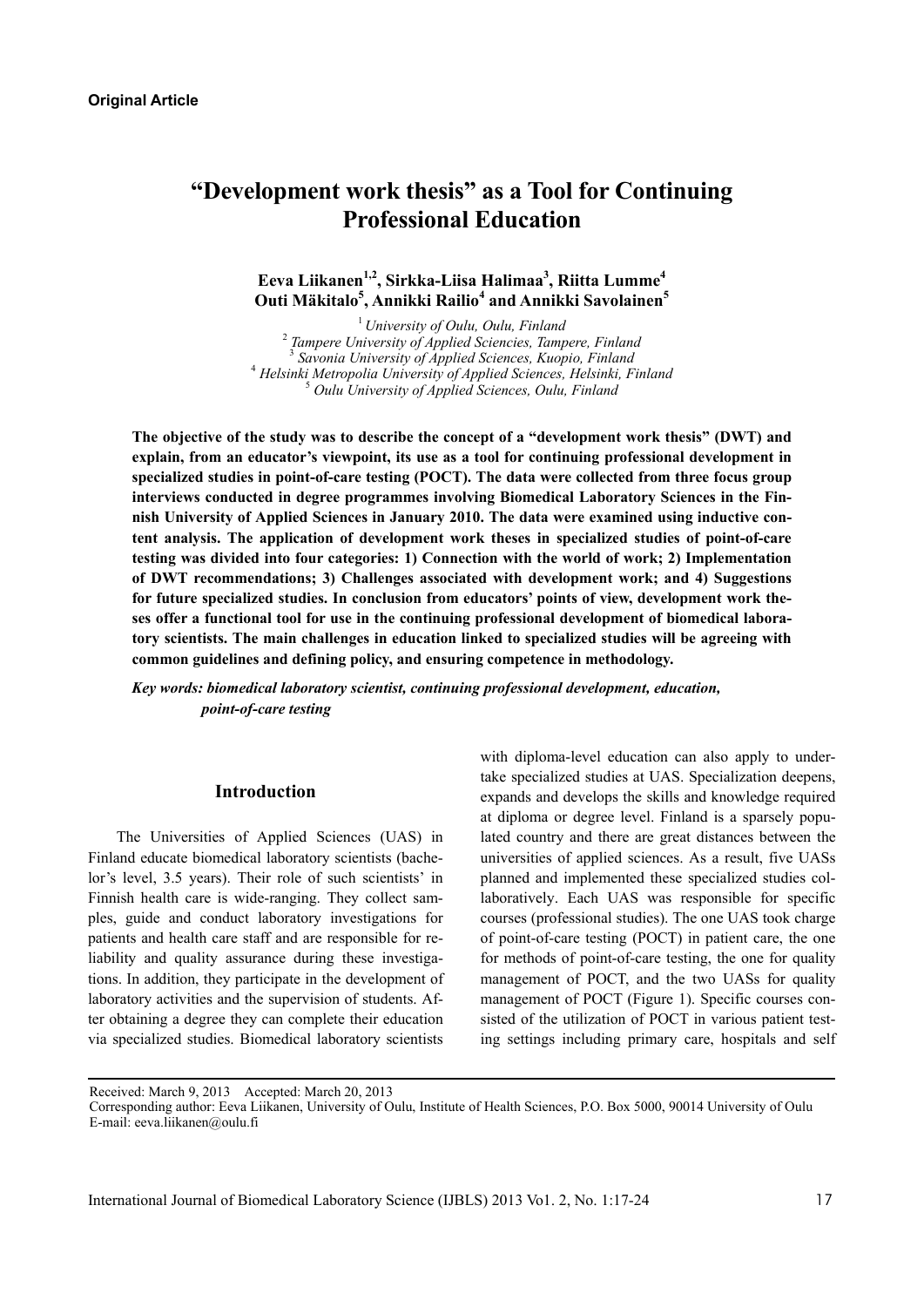testing. Technology in POCT, quality, organization and management of POCT service were topic of those courses in all fields of laboratory medicine for example in clinical chemistry (e.g. glucose) and clinical microbiology (e.g*. Streptococcus* A). This training was provided in the form of e-learning courses, where students studied via computer networks in their own localities. The lectures and discussions were mainly conducted over the Internet. Such educational activities are usually

carried out in the evenings and on weekends, but in this case activities took place online so timing was flexible. Each UAS was responsible for supervise its own UAS students' development work thesis (DWT). As a DWT students established validation and implementation for some POC devices and tests, orientation guides for POCT, surveys of blood glucose measurements in wards, evaluation of oral therapy in self monitoring. Most of these DWTs were assignments of their employers.



*Figure 1. The structure of specialized studies in point-of-care testing* 

In recent years, technology has changed the way that education is delivered, and the Internet is central to the communication of information. Internet technology gives students an opportunity to learn anywhere and at anytime. It enables interaction with both the teacher and other students [1-2]. No differences have been observed in students' learning when comparing traditional teaching methods (face-to-face) and e-learning methods [3-4]. At the same time, Internet-based learning has been associated with a significant positive effect in improvement in the delivery of education to biomedical laboratory scientists [5-7] and other health professionals [8].

Recent developments in technology and the automation and centralization of laboratory activities have increased the use of POCT in health care situations [9-10]. POCT is defined as a laboratory measurement performed outside the traditional laboratory environment, usually at the bedside and by a non-laboratorybased professional. The most commonly used point-ofcare test is that for blood glucose levels. Typically, nurses perform POC-tests. The role of the laboratory in the organization of POCT varies between hospitals and health centres. Clinical units have not, unfortunately, been able to prepare themselves for the increased use of POCT though proper training [11]. However, the importance of training in the use of devices has been noted [12]. Thus, there is a need to co-ordinate POCT in health care situations. The co-ordination role could be undertaken by biomedical laboratory scientists since they have extensive knowledge of the subject.

Specialized study courses' in point-of-care testing were arranged for the first time in the academic year 2008-2009. These studies, for which 30 credits are available, comprise orientation studies, professional studies in point-of-care testing and a development work thesis (DWT), accounting for 12 of the credits (Figure 1). One credit is associated with 27 hours of work. The DWT is an important part of the specialized studies, carried out in collaboration with UASs and partners in the workplace. The purpose of development work is to deepen and broaden students' continuing professional learning and prepare them for a role in development projects [13]. Development work is an important part of continuing professional studies, consolidating the student's professional skills. During development work, students apply special field theory and methods of work to learn and practice skills, in order to develop and demonstrate their ability to apply knowledge and skills. This allows them to undertake specialist POCT tasks. It has been recommended by educators that the develop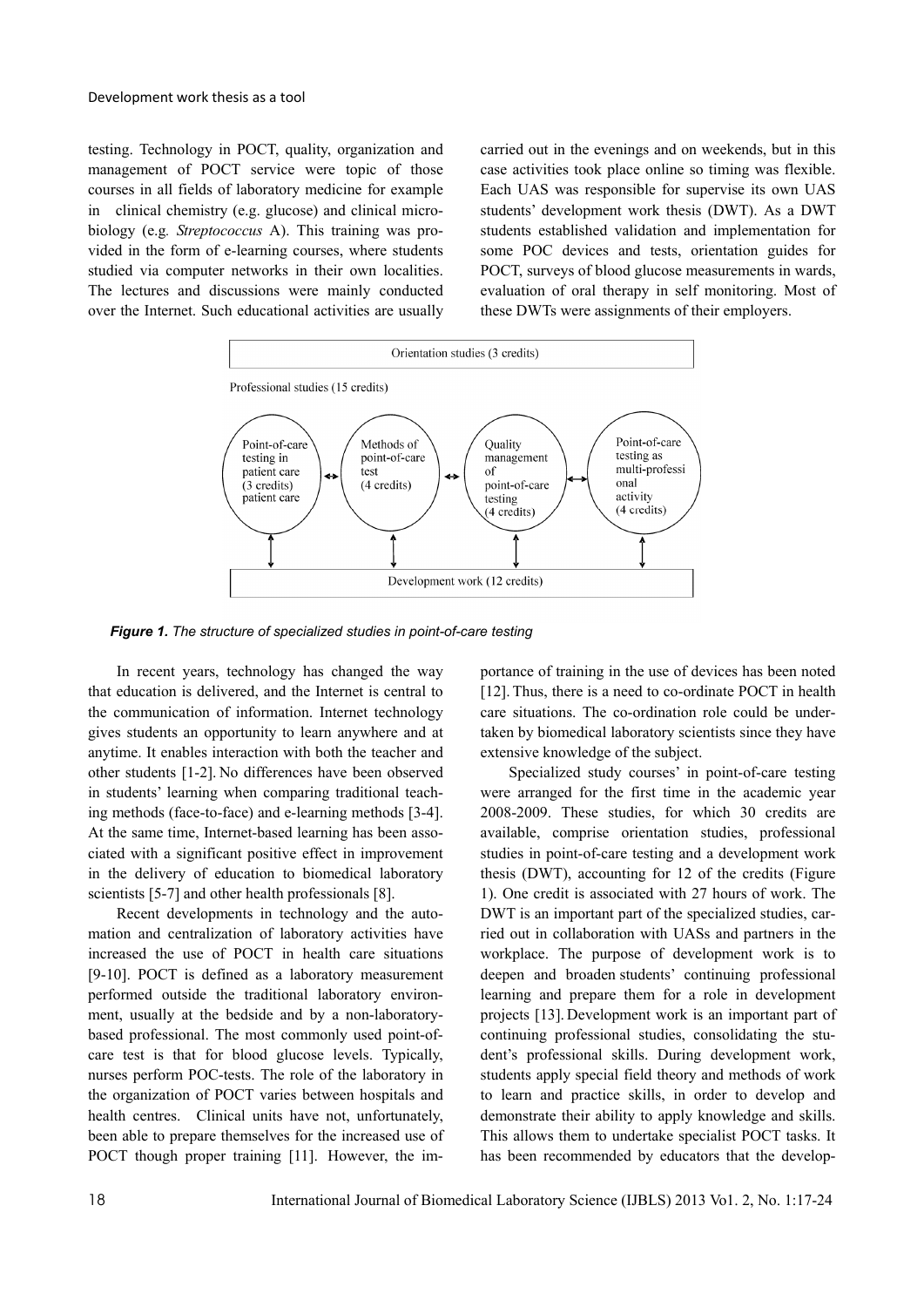ment work projects undertaken by students be reported as articles in professional journals. The studies take one year while the learners work as biomedical laboratory scientists.

The purpose of this study was to describe, from an educator's viewpoint, the development work thesis (DWT) as a tool for continuing professional development within specialized studies in point-of-care testing (POCT). This study should support the development of specialized studies in POCT as well as other specialized studies at UASs. Continuing professional education (CPE) allows individuals to undertake lifelong learning in order to enhance skills and knowledge, leading to improved performance in the workplace [14]. Little research has been published relating to the CPE of biomedical laboratory scientists. A research- and development-oriented approach is essential in CPE because it offers employees the opportunity to develop both themselves and their workplace [13]. This study reveals aspects of DWTs that should be considered when incorporating such projects into CPE.

# **Materials and Methods**

#### **Focus groups and participants**

A total of nine educators attended three focus groups; two to five individuals attended each session. There were two educators from Helsinki Metropolia University of Applied Sciences, one from North Karelia University of Applied Sciences, two from Oulu University of Applied Sciences, two from Savonia University of Applied Sciences, and two from Tampere University of Applied Sciences.

We chose a focus-group format, since group discussion and dynamics increase the ability to access multiple perspectives and can lead to a broader and richer description of the topic than a series of individual interviews [15]. Focus group interviews have been used in studies of decision-making, communication, ways of thinking and actions of health care professionals [16-17].

The educators at UAS are eager to develop specialized study education, so there was full participation in the discussions. Two of the discussions took place in private rooms during the educators' annual conference in Helsinki and one at Tampere UAS in January 2010.

## **Interviews and study questions**

The interview themes were based on the assessment criteria used in the UAS national thesis competition. This competition is an annual event, aimed at improving the quality of theses and supporting the culture of thesis writing in the UASs. The interview themes were: (1) connections to professional practice; (2) methods and results of development work; and (3) reporting. The interviews consisted of an interviewer asking the educators about these themes, asking predefined questions where appropriate. All interviews were audio-taped, and lasted between 27 and 90 minutes.

The questions addressed in the study were:

- (1)What kind of connections are there between development work and professional practice?
- (2)What types of methods and results were seen in development work?
- (3)What kind of reporting of development work was there?"

When collecting data, informed consent [18] was obtained. The educators were informed about the purpose of the study and that it was voluntary and anonymous in nature. Ethical approval from the organization was not needed

#### **Analysis**

The audio-tapes were transcribed and the data were analysed using inductive content analysis, which is a qualitative approach [18-19]. Qualitative research investigates phenomena, typically in an in-depth and holistic fashion, through the collection of rich narrative materials using a flexible research design. The analysis of qualitative data is an active and interactive process [19]. Qualitative data are analysed in five stages: familiarization, identifying a thematic framework, indexing, charting and mapping, and interpretation [20]. Content analysis is the process of organizing and integrating narrative, qualitative information according to emerging themes and concepts; classically, a procedure for analysing written or verbal communications in a systematic and objective fashion, typically with the goal of finding quantitatively measuring variables [18]. Inductive content analysis includes open coding, creating categories and abstraction [21]. The unit of analysis selected was, in this case, a theme (the three described in the previous section). Then the qualitative data were organized by open coding, creating categories and abstractions. The written material was re-read, and notes made in the margins describing various aspects of the content. Headings were created based on these notes. Based on the content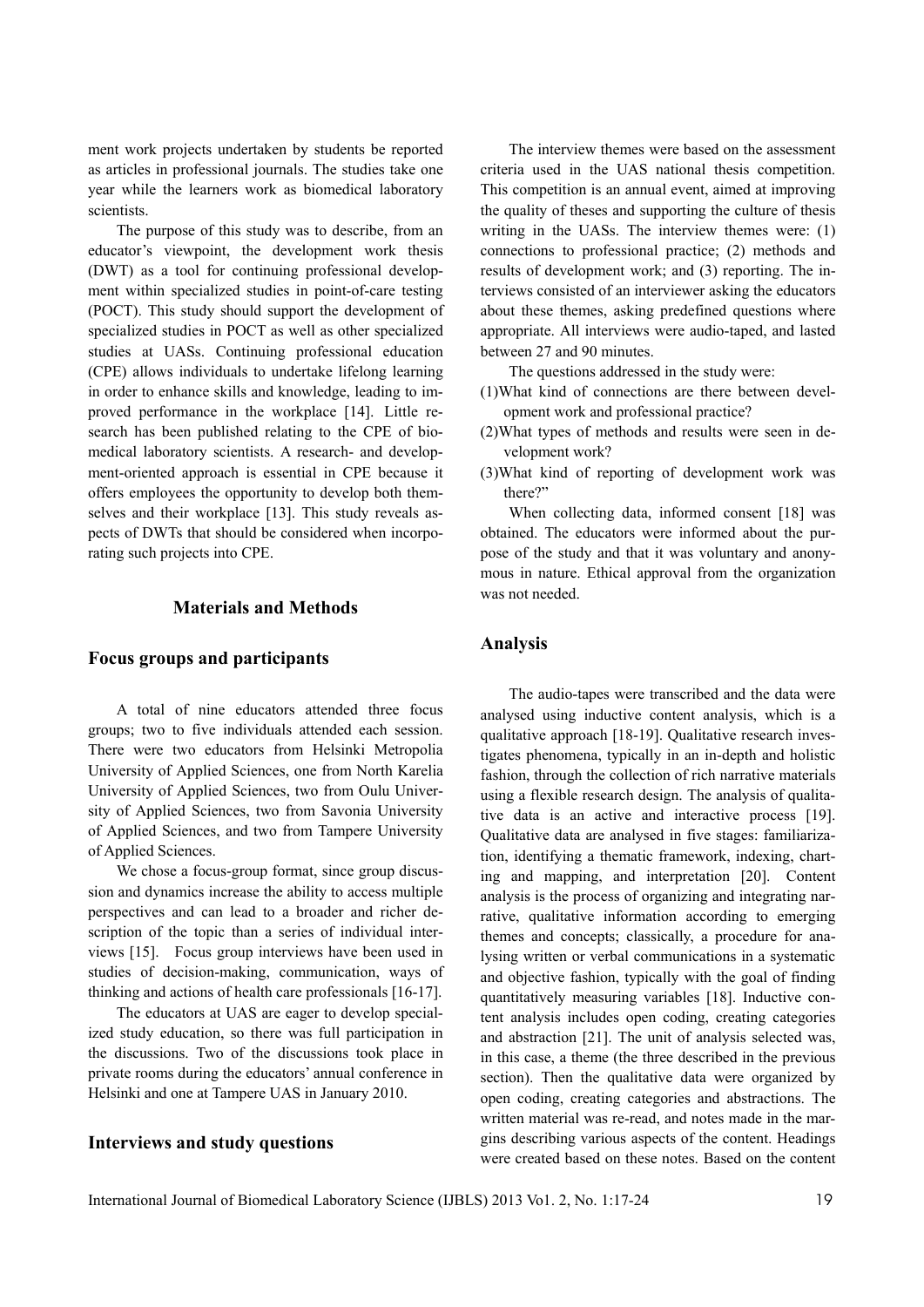#### Development work thesis as a tool

(similarities of meaning), headings were classified into subcategories and then into further categories (Figure 2). Names were allocated to these categories according to their content. One researcher coded the transcripts, whilst another researcher read the transcripts and checked the categories against the original data. All researchers discussed the categorization and a consensus was reached.

#### **Results**

Four main categories were generated from focus group interview data: 1) Connection with the world of work; 2) Implementation for DWT practice; 3) Challenges associated with development work and 4) Suggestions for future specialized studies. The main groups of categories and subcategories are illustrated in Table 1.



| Table 1. Categories and subcategories emerging from the data |
|--------------------------------------------------------------|
|--------------------------------------------------------------|

| Categories                                                                         | Subcategories                                   |
|------------------------------------------------------------------------------------|-------------------------------------------------|
| Connection with the world of work                                                  | Foundation of development work within workplace |
|                                                                                    | Relevance to work community                     |
|                                                                                    | Part of workplace development                   |
| development work thesis recommenda-Reporting development work<br>Implementation of |                                                 |
| tions                                                                              | Development work procedure                      |
| Challenges of development work                                                     | Organizational challenges                       |
|                                                                                    | Methodological challenges                       |
|                                                                                    | Educational challenges                          |
|                                                                                    | Actual areas of work                            |
| Suggestions for future specialized studies                                         | Educational needs                               |
|                                                                                    | Organizational needs                            |
|                                                                                    | Reporting needs                                 |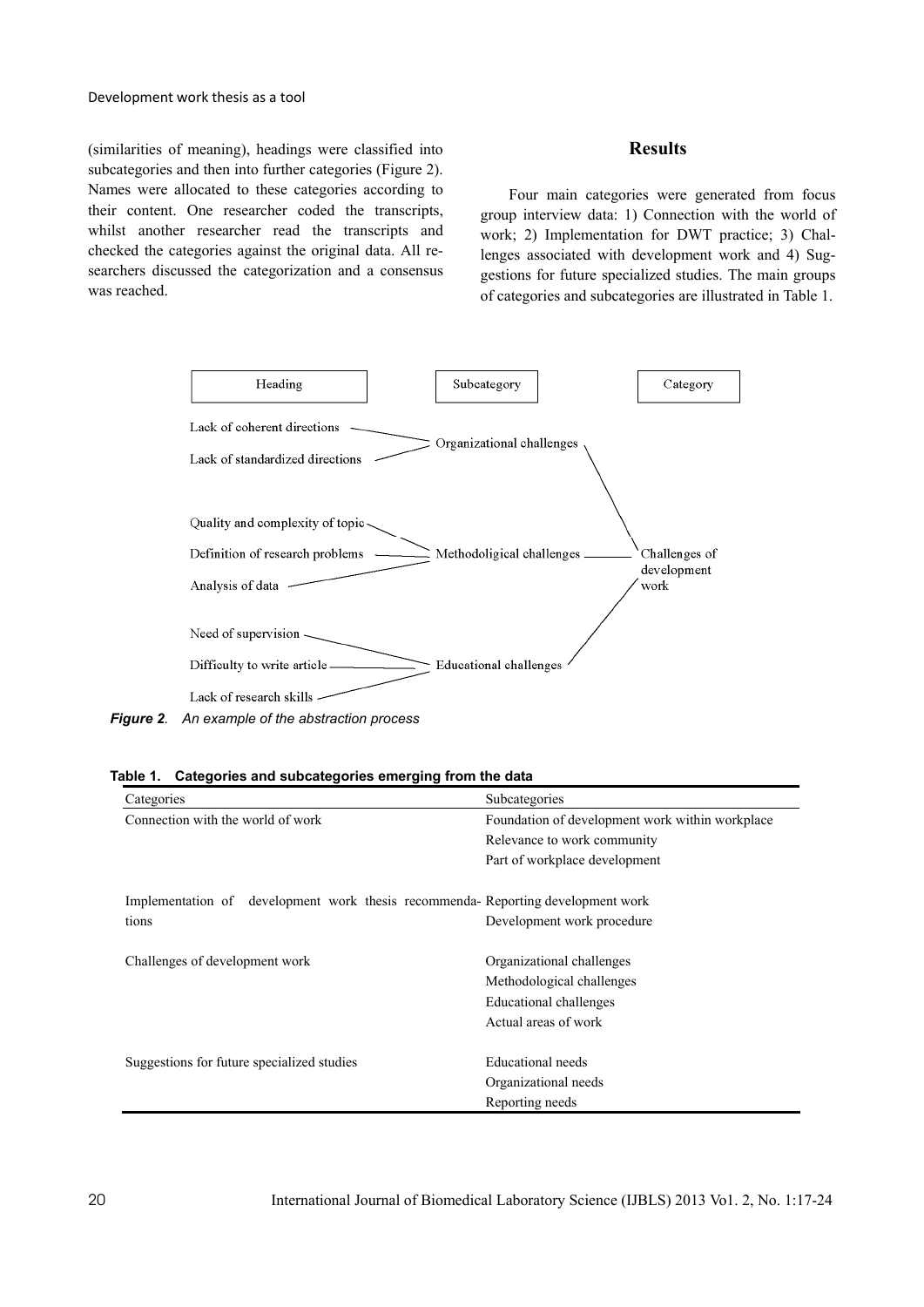# **Connection with the world of work**

DWT projects were intimately linked with the world of work, so their foundations were rooted there, and they engendered communication within the workplace. The subjects of DWTs were relevant to the work community and were a part of workplace development as a whole. Some of the DWT projects were commissioned but a few DWT topics originated from the students. Many topics were both conventional and non-innovative:

*... XXX has shown that their motives (the world of work) to participate in this task were that it (the development work thesis) fulfilled the current requirements of the world of work in one way or another... (Educator 7)* 

In general, DWTs cover such topics as the validation of POC devices, POC inquiries and writing work procedures.

*One related to the validation of a Clinitek Status device... (Educator 1)* 

*More or less all of them concerned the familiarization programme and its instructions. (Educator 8)* 

The research showed that DWTs brought about communication within the workplace and that their results were used to develop and to challenge the work being carried out there. However, not all the results of DWT projects were used. The educators found that students' views of the development required within POCT were well informed. There was cooperation within the workplace, with workplace representatives contributing to the DWTs.

*...evidently such matters came up and these can be developed and have already been developed in the workplace (Educator 4)* 

*The sales representatives of point-of-care testing equipment took part in our development work. (Educator 2)* 

How DWTs were implemented in the workplace depended on how students worked on them and how they presented the final report. The final report was either in the form of a paper and or a traditional thesis. Some educators accepted a traditional thesis as the correct way of presenting the report whilst others considered that writing an article was a good learning experience as this method improves critical and analytical thinking.

*So if you ask me, this article is quite good and it teaches critical and analytical thinking... (Educator 4)* 

A DWT was carried out by both individuals and in pairs with peer support and peer supervision. The students developed a good team spirit; they received feedback and peer support, as well as support from educators and collaborative partners in the workplace.

*... they were all eager and team spirit was good. They inspired each other all the time. (Educator 5)* 

#### **Challenges of development work**

Four types of challenge arose whilst undertaking a DWT: along with the challenge of carrying out the DWT, there were methodological, organizational and educational challenges. Most of the challenges were related to carrying out the DWT. When it came to writing the article, the students needed supervision and workshops were arranged to help them develop their writing skills. When constructing and writing the article, they needed supervision, which the educators found laborious and time-consuming. Students considered writing to be demanding because they were inexperienced. They also thought that there was not enough time allowed for the DWT. All these issues were compounded by the students' lack of research skills and the fact that they were not used to reading scientific articles. They also did not have a sufficiently strong theoretical background.

*Formulating questions is as such quite a skill, and to be quite honest, the students need lot of help and supervision... (Educator 1)* 

*As far as writing is concerned, it was challenging, perhaps the biggest challenge* 

# **Implementation of DWT recommendations**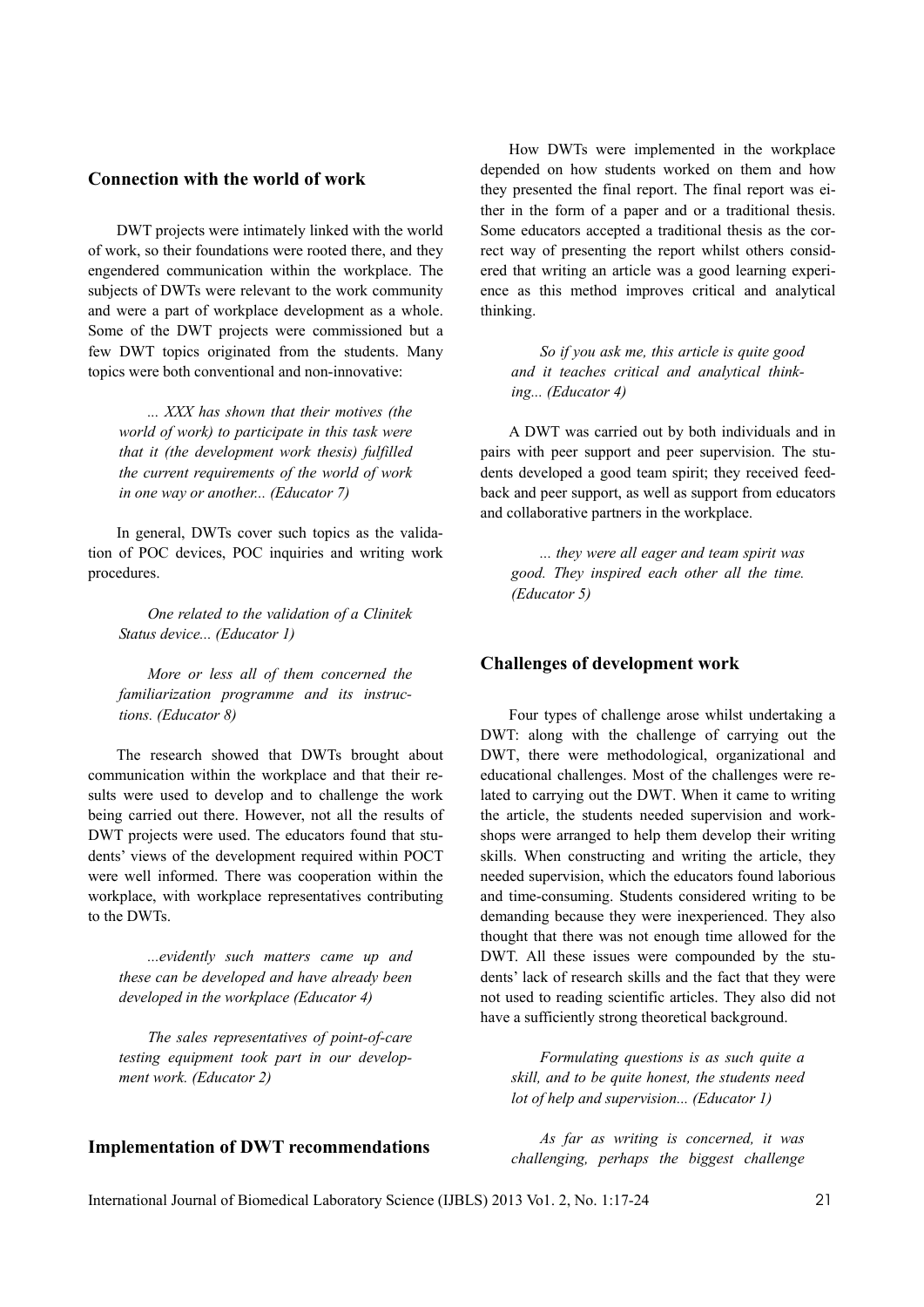*was to produce clear enough writing... (Educator 2)* 

*Yeah, it was hard work in the autumn to reform the whole point-of-care testing system, and it was of course not possible with only one development work project. (Educator 9)* 

The methodological challenges were associated with the quality and complexity of the topic, the definition of research problems and the analysis of the data. The challenges to the quality of the DWT included the lack of data, problems with methodological quality, and unreliable results. The students were given different guidelines by different educators.

*... in my opinion our students needed to study research methods. (Educator 9)* 

*... students' knowledge ended when it came to statistical analysis... (Educator 7)* 

The *organizational challenges* were related to a lack of coherent and standardized directions on how a DWT should be produced. There was vagueness about aspects of the DWT.

*For example, there were different guidelines to reporting. Some students only did the articles ... and our students did whole reports and also an article, but not all students wrote an article. (Educator 8)* 

The educators were challenged by how difficult it was to supervise the writing of articles and not knowing of the content of discussions concerning DWT topics at the beginning of the project.

*At that stage we did not know anything about what is happening in xxxx (name of town), like what discussions there are and what they are like, what kind of topics our students suggest and all that. (Educator 9)* 

# **Suggestions for future specialized studies**

The educators who were interviewed suggested that subjects for future specialized studies should be related to actual areas of work as well as dealing with educational and organizational needs. Where subjects were related to actual work requirements, it was suggested that there should be continuity and relevance of the topics, and there should be discussion about the results in the workplace. The topics should be based on work that had been researched for previous DWTs. Discussions about DWTs and their continuation in the workplace would be useful. Educators recommended that the results and their conclusions should be made more widely known in the workplace.

*It would be fine if the next group of students, students in specialized studies of point-of-care testing, could continue development of the work that the first students have started ... (Educator 3)* 

Suggestions relating to the educational element of DWTs included examining prerequisites, exploiting networks, studying methods, developing guidelines for writing articles, alternative ways of reporting and encouraging communication. It was suggested that the prerequisites that students should have were knowledge of DWT methods, basic understanding of point-of-care testing, approaches to research, and an emphasis on critical and analytical thinking. Students used networks, both social and computer, to develop and discuss their articles and indeed their whole DWTs. The challenges presented by methods of studying were identified as finding alternative ways to study, compulsory methodological studies, more active study methods, existing study materials and consultation. The development of guidelines for writing articles consisted of supervision of DWTs and writing an article early in the research process. Alternative methods of reporting included different formats and ways of reporting in written form.

*... it occurred to me that students could present a poster or give a lecture at a conference or something else comparable. Then the results and their importance would be disseminated... (Educator 6)* 

Suggestions for improving organization included an agreement of common guidelines, a common definition of policy, and allowing different forms of reporting.

*I wish that in future specialized studies, at least the development work could be standardized between these universities of applied sciences by means of a set of guiding principles... (Educator 9)*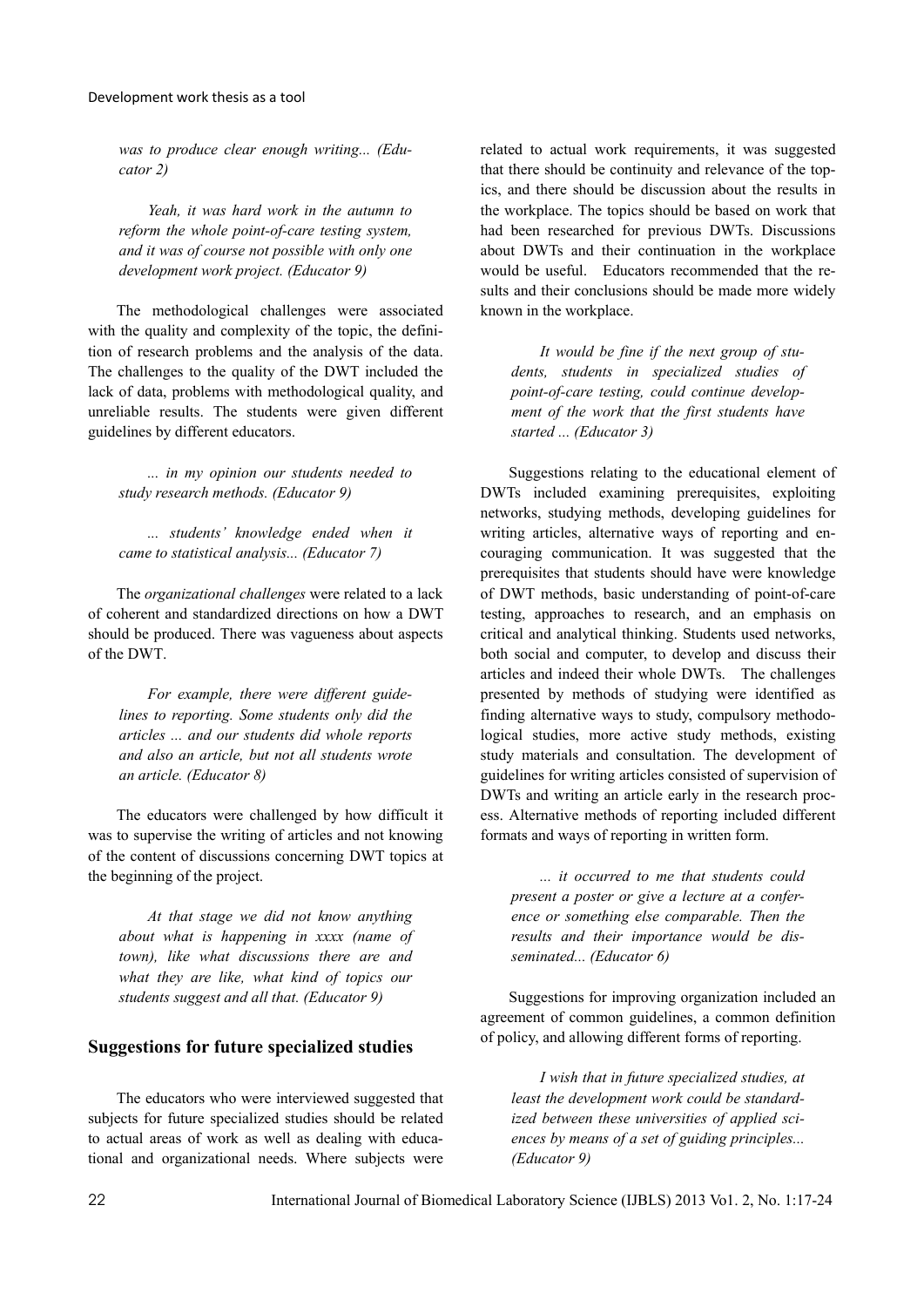#### **Discussion**

The educators who were interviewed identified that the DWT in specialized studies in POCT are connected to the world of work, implementation of DWT recommendations, the challenges of development work and suggestions for future development of DWTs. According to the current curriculum, the DWT is based on actual work, which was one of the main objectives of DWTs [13]. However, the DWT could be more innovative, and although it encouraged some communication within the workplace, there could be a greater practical adoption of the recommendations resulting from DWTs. This could be achieved by bringing the results of DWTs to the workplace e.g. by presenting the results in laboratories and hospital wards. Working in groups provides support for students [22] as evidenced in this study.

There were only a few problems with the way in which DWTs were implemented. Biomedical laboratory scientists needed a great deal of supervision when undertaking their DWTs. They seemed to need more training in both research methods along with relevant guidelines. Some students were educated only to diploma-level, which meant they had little research knowledge.

There were some challenges identified that need to be overcome in the future, in particular issues with the methods used in research and the writing element of the DWT. Although recommended, not all students wrote an article; this was probably due in part to inexperience, most students having never written an article before. Educators also play an important role in motivating students to write and their considerable contribution to the writing process definitely helped. As paper-writing skills make up one of the sections included in the special competence system of the Association of Biomedical Laboratory Scientists in Finland, clinical laboratory scientists should be encouraged to write such articles.

Students need to be aware of the wide range of research methods available because a variety of these may be relevant to their DWT research. Training in research methods can be delivered in a variety of ways, including e-learning. It is also worth considering the use of workshops where students could receive supervision in the research methods they need for their DWT. Common guidelines should be agreed in joint meetings between everyone involved with the DWT.

DWTs address real work issues and can be of benefit to the workplace. The cooperation of educators and students with mentors in the workplace is fundamental in carrying out DWTs in the future. Cooperation between educators and partners in the workplace can be a productive exercise. The benefits of flexible cooperation within the world of work cannot be overemphasized when applied to professional development.

Continuing professional learning is important for all health professionals, and its importance for biomedical scientists has also been highlighted [23]. According to the study presented here, DWTs are an essential part of specialized studies. E-learning is an excellent way to continue lifelong learning. Biomedical scientists have a positive attitude towards continuing education [24] and they are comfortable using e-learning [25]. Finnish biomedical laboratory scientists have limited opportunities for formal continuing professional development. Specialized studies coupled with DWTs are an essential opportunity for them, particularly as the future of biomedical laboratory science education at university level is unclear at the moment.

Focus groups require a certain number of participants to function properly and to help those participants examine their views more thoroughly than in one-to-one interviews [26-27]. The relatively small number of participants may weaken the credibility of the findings. In the study presented here, the small number of participants in the group was not found to be problematic, as the interpersonal communication skills of those involved were good. The educators were happy to express their views and they were all active in focus group discussions. They were eager to develop DWTs within POCT-specialized studies. The atmosphere in the groups was quite friendly. Furthermore, the small number of participants meant that everyone had a good opportunity to recount their individual experiences.

The focus group interviews made it possible to gain an insight into the experiences of educators when they tried to implement guidelines, and helped us to identify what they considered the most important factors in implementation. The interviewer was experienced in leading groups, and this helped in conducting focus group interviews. All the participants expressed their opinions openly and honestly; five of them were also co-authors of this article. They did not, however, participate in the analysis of the data but they designed the study together with the other researchers and approved the manuscript.

Content analysis provided a relevant implement to describe, from an educator's viewpoint, DWT as a tool for continuing professional development within specialized studies in POCT. This analysis method organized clearly narrative information to emerging themes. The results have their unique value, as they highlighted DWT